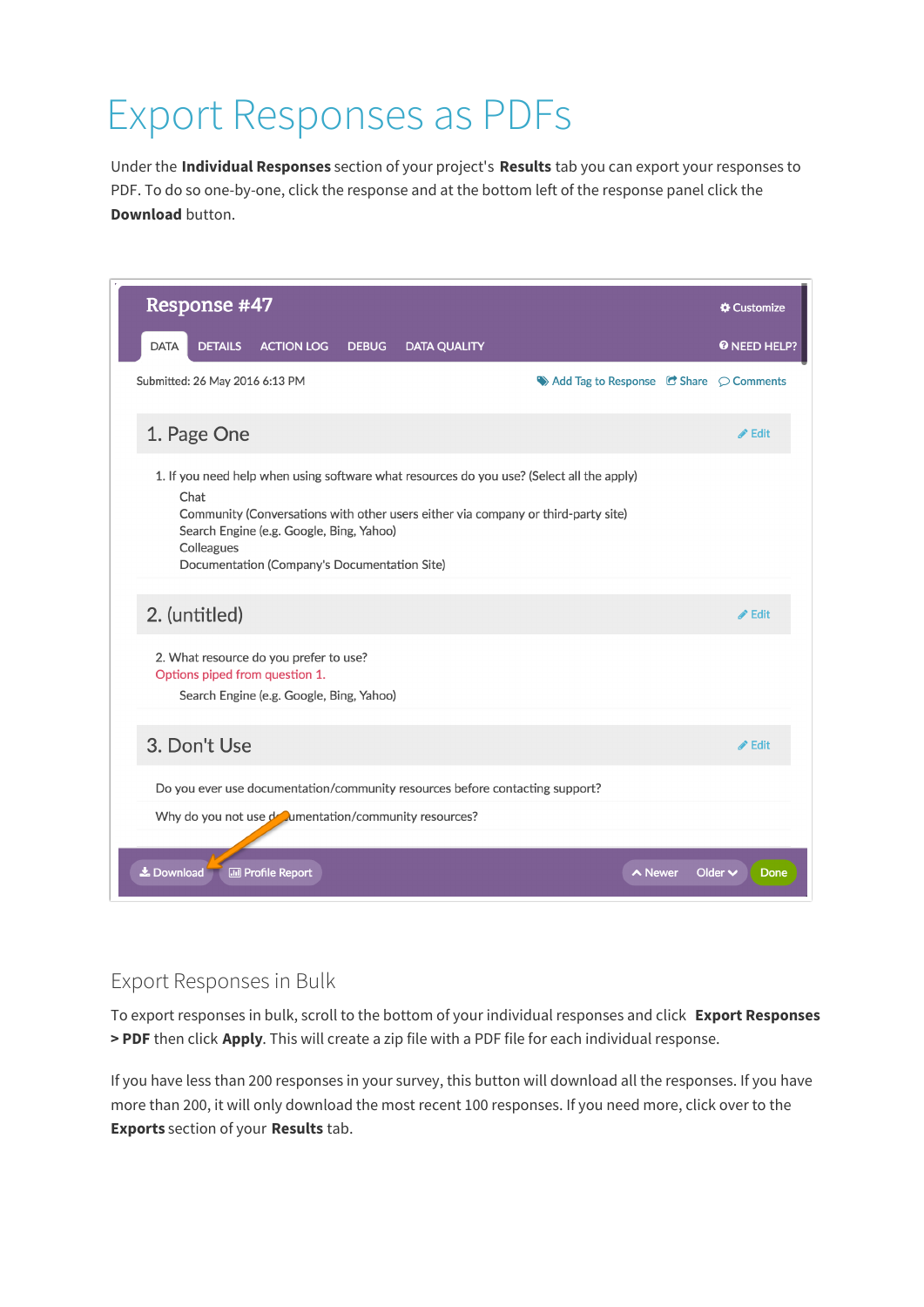

Under the **Exports**, click **Bulk PDF**.

| <b>BUILD</b> | <b>SHARE</b><br>RESULTS $\sim$<br><b>STYLE</b><br><b>TEST</b>                                 | TOOLS $\sim$<br>ADVANCED -                     |                                                             |                                                                          |
|--------------|-----------------------------------------------------------------------------------------------|------------------------------------------------|-------------------------------------------------------------|--------------------------------------------------------------------------|
|              | Create an Export<br>Easily export your responses for use in<br>external systems or databases. | CSV / Excel<br>Customize which data you export | <b>Bulk PDF</b><br>Create a PDF of each individual response | <b>SPSS Export</b><br>Export to the statistical analysis program<br>SPSS |

On the **General** tab give your export a title and select any survey meta data you wish to include.

| <b>GENERAL</b><br><b>FILTER</b>                                                                                                                                                                                                                                                                                                  |
|----------------------------------------------------------------------------------------------------------------------------------------------------------------------------------------------------------------------------------------------------------------------------------------------------------------------------------|
| Title                                                                                                                                                                                                                                                                                                                            |
| New Bulk PDF Export - 14 January 2015                                                                                                                                                                                                                                                                                            |
| <b>PDF Export Settings:</b><br>Include Details (Browser, Page Path, Session ID)<br>Include Geo Data<br>m.<br>Include Internal Comments<br>Export one PDF containing all selected responses<br><b>Exclude Questions Hidden From the Respondent</b><br>m.<br>m.<br>Change PDF orientation to landscape<br>Show survey title in PDF |

By default, if you have less than 200 responses in your survey, all the responses will export at once. If you have more than 200 responses, it will run the most recent 100 responses, then show links to download each subsequent 100 responses. On the **Filter** tab you can set up filter rules to override this and download specific exports.